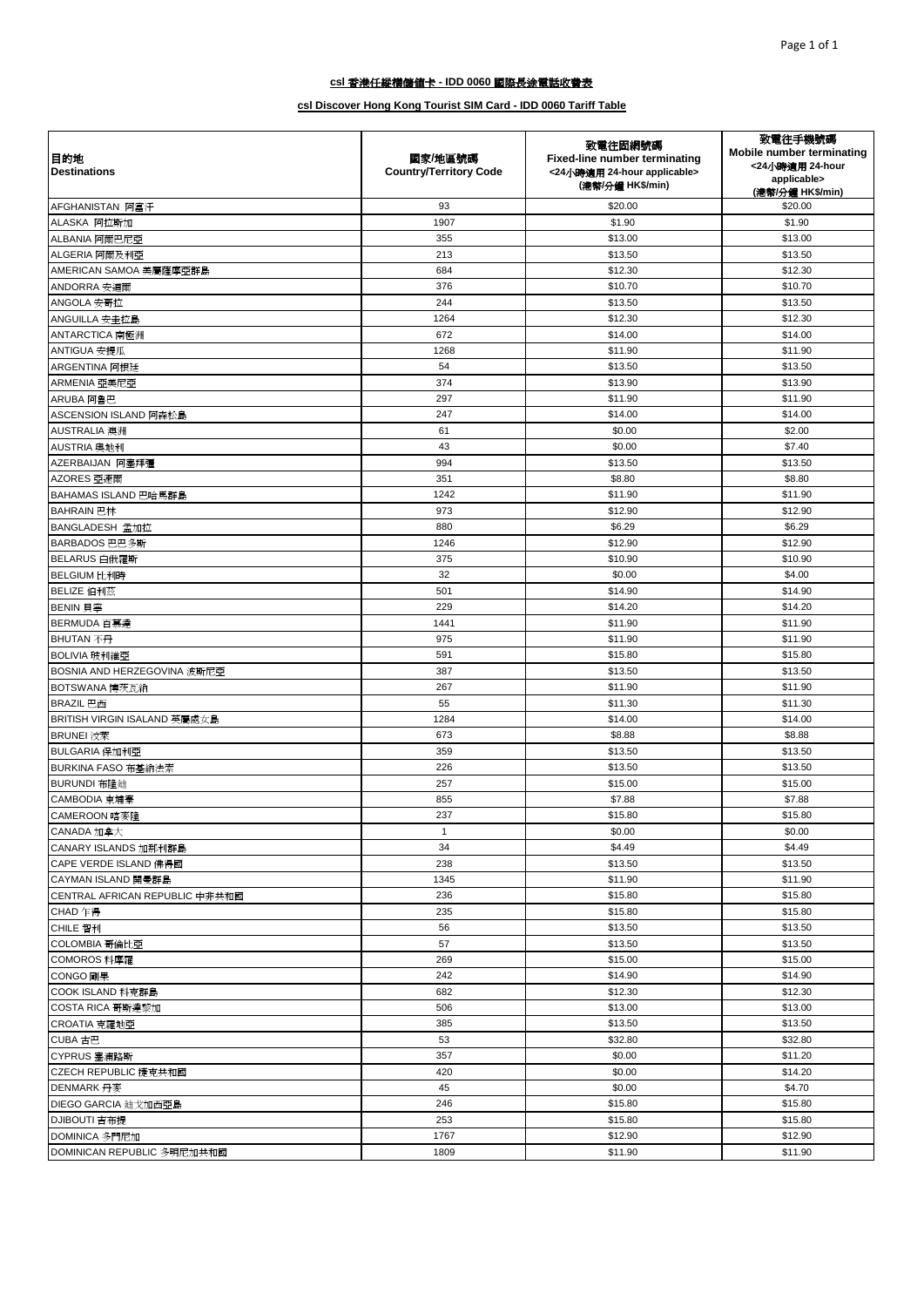| 目的地<br><b>Destinations</b>                      | 國家/地區號碼<br><b>Country/Territory Code</b> | 致電往固網號碼<br>Fixed-line number terminating<br><24小時適用 24-hour applicable><br>(港幣/分鐘 HK\$/min) | 致電往手機號碼<br>Mobile number terminating<br><24小時適用 24-hour<br>applicable><br>(港幣/分鐘 HK\$/min) |
|-------------------------------------------------|------------------------------------------|---------------------------------------------------------------------------------------------|--------------------------------------------------------------------------------------------|
| ECUADOR 厄瓜多爾                                    | 593                                      | \$15.80                                                                                     | \$15.80                                                                                    |
| <b>EGYPT ARAB REPUBLIC 埃及</b>                   | 20                                       | \$17.90                                                                                     | \$17.90                                                                                    |
| EL SALVADOR 薩爾瓦多                                | 503                                      | \$13.50                                                                                     | \$13.50                                                                                    |
| EQUATORIAL GUINEA 赤道幾內亞                         | 240                                      | \$15.80                                                                                     | \$15.80                                                                                    |
| ERITREA 厄立特里亞                                   | 291                                      | \$15.80                                                                                     | \$15.80                                                                                    |
| ESTONIA 愛沙尼亞                                    | 372                                      | \$13.80                                                                                     | \$13.80                                                                                    |
| ETHIOPIA 埃塞俄比亞                                  | 251                                      | \$15.80                                                                                     | \$15.80                                                                                    |
| F. W. INDIES/GUADELOUPE/MARTIN                  | 590                                      | \$15.80                                                                                     | \$15.80                                                                                    |
| FALKLAND ISLAND 福克蘭群島                           | 500                                      | \$14.00                                                                                     | \$14.00                                                                                    |
| FAROE ISLAND 法魯群島                               | 298                                      | \$13.30                                                                                     | \$13.30                                                                                    |
| FIJI 菲濟                                         | 679                                      | \$12.00                                                                                     | \$12.00                                                                                    |
| FINLAND 芬蘭                                      | 358                                      | \$4.70                                                                                      | \$4.70                                                                                     |
| FRANCE 法國                                       | 33                                       | \$0.00                                                                                      | \$4.00                                                                                     |
| FRENCH GUIANA 瓦利圭亞那                             | 594                                      | \$15.80                                                                                     | \$15.80                                                                                    |
| FRENCH POLYNESIA/TAHITI                         | 689                                      | \$12.30                                                                                     | \$12.30                                                                                    |
| GABON 加蓬                                        | 241                                      | \$15.80                                                                                     | \$15.80                                                                                    |
| GAMBIA 剛比亞                                      | 220                                      | \$12.90                                                                                     | \$12.90                                                                                    |
| GEORGIA 格魯吉亞                                    | 995                                      | \$13.50                                                                                     | \$13.50                                                                                    |
| GERMANY 德國                                      | 49                                       | \$0.00                                                                                      | \$4.00                                                                                     |
| GHANA 加納                                        | 233                                      | \$14.00                                                                                     | \$14.00                                                                                    |
| GIBRALTAR 直布羅陀                                  | 350                                      | \$11.90                                                                                     | \$11.90                                                                                    |
| GREECE 希臘                                       | 30                                       | \$8.80                                                                                      | \$8.80                                                                                     |
| GREENLAND 格陵蘭                                   | 299                                      | \$13.30                                                                                     | \$13.30                                                                                    |
| GRENADA 格林納達                                    | 1473                                     | \$12.90                                                                                     | \$12.90                                                                                    |
| GUAM 關島                                         | 1671                                     | \$10.20                                                                                     | \$10.20                                                                                    |
| GUATEMALA 危地馬拉                                  | 502                                      | \$13.50                                                                                     | \$13.50                                                                                    |
| GUINEA 幾內瓦                                      | 224                                      | \$13.50                                                                                     | \$13.50                                                                                    |
| GUINEA BISSAU 幾內亞比紹                             | 245                                      | \$15.80                                                                                     | \$15.80                                                                                    |
| GUYANA 圭亞那                                      | 592                                      | \$14.00                                                                                     | \$14.00                                                                                    |
| HAITI 海地                                        | 509                                      | \$14.30                                                                                     | \$14.30                                                                                    |
| HAWAII 夏威夷                                      | 1808                                     | \$1.60                                                                                      | \$1.60                                                                                     |
| HONDURAS Republic 洪都拉斯                          | 504                                      | \$13.50                                                                                     | \$13.50                                                                                    |
| HUNGARY 匈牙利                                     | 36                                       | \$0.00                                                                                      | \$8.80                                                                                     |
| ICELAND 冰島                                      | 354                                      | \$11.90                                                                                     | \$11.90                                                                                    |
| INDIA 印度                                        | 91                                       | \$0.00                                                                                      | \$4.80                                                                                     |
| INDONESIA (Jakarta) 印尼 (雅加達)                    | 62                                       | \$3.80                                                                                      | \$3.80                                                                                     |
| INDONESIA (Other Cities) 印尼(其他地區)               | 62                                       | \$3.80                                                                                      | \$3.80                                                                                     |
| INDONESIA (MOBILE) 印尼 (手機)                      | 62                                       | \$3.80                                                                                      | \$3.80                                                                                     |
| Inmarsat                                        | 870                                      | \$64.00                                                                                     | \$64.00                                                                                    |
| Inmarsat M2                                     | 8716                                     | \$40.00                                                                                     | \$40.00                                                                                    |
| IRAN 伊朗                                         | 98<br>964                                | \$13.90<br>\$14.00                                                                          | \$13.90<br>\$14.00                                                                         |
| IRAQ 伊拉克<br>IRELAND 愛爾蘭                         | 353                                      | \$0.00                                                                                      | \$8.80                                                                                     |
| ISRAEL 以色列                                      | 972                                      | \$9.90                                                                                      | \$9.90                                                                                     |
| ITALY 意大利                                       | 39                                       | \$0.00                                                                                      | \$4.70                                                                                     |
| IVORY COAST 象牙海岸                                | 225                                      | \$15.80                                                                                     | \$15.80                                                                                    |
|                                                 | 1876                                     | \$13.40                                                                                     | \$13.40                                                                                    |
| JAMAICA 牙買加<br>JAPAN $\boxplus \&$ <sup>3</sup> | 81                                       | \$0.00                                                                                      | \$3.30                                                                                     |
|                                                 | 962                                      | \$14.00                                                                                     | \$14.00                                                                                    |
| JORDAN 約旦<br>KAZAKHSTAN 哈薩克共和國                  | $\overline{7}$                           | \$12.00                                                                                     | \$12.00                                                                                    |
|                                                 | 254                                      | \$14.00                                                                                     | \$14.00                                                                                    |
| KENYA 肯雅                                        | 686                                      | \$12.30                                                                                     | \$12.30                                                                                    |
| KIRIBATI 斯里巴斯<br>KOROR/PALAU                    | 680                                      | \$12.30                                                                                     | \$12.30                                                                                    |
| KUWAIT 科威特                                      | 965                                      | \$13.40                                                                                     | \$13.40                                                                                    |
|                                                 | 996                                      | \$13.90                                                                                     | \$13.90                                                                                    |
| KYRGYZSTAN 吉爾吉斯和國<br>LAOS P.D.R. 老撾             | 856                                      | \$7.90                                                                                      | \$7.90                                                                                     |
| LATVIA 拉脫維亞                                     | 371                                      | \$13.50                                                                                     | \$13.50                                                                                    |
| LEBANON 黎巴嫩                                     | 961                                      | \$14.00                                                                                     | \$14.00                                                                                    |
| LESOTHO 萊索托                                     | 266                                      | \$11.90                                                                                     | \$11.90                                                                                    |
| LIBERIA 利比里亞                                    | 231                                      | \$15.80                                                                                     | \$15.80                                                                                    |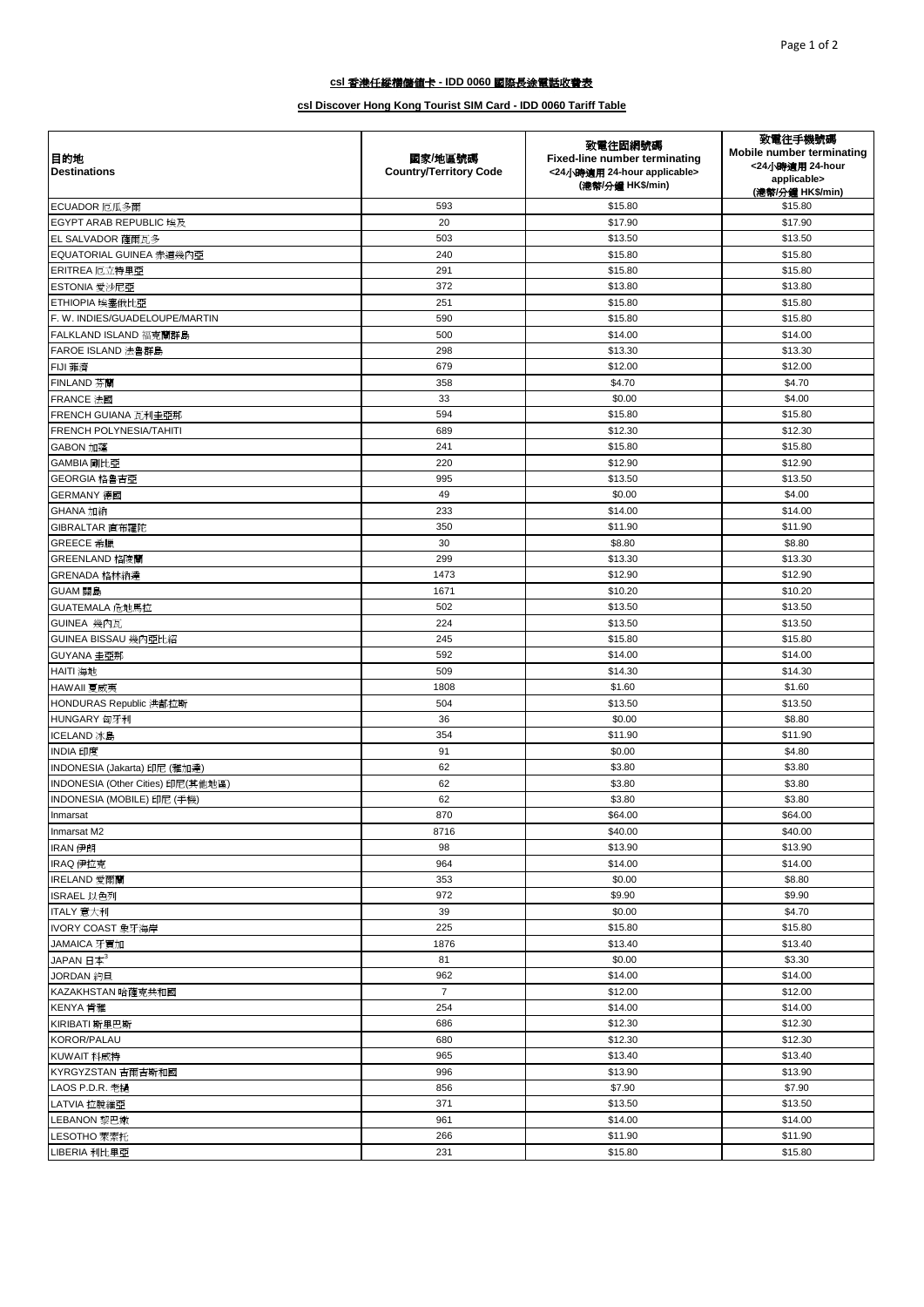| 目的地<br><b>Destinations</b>                      | 國家/地區號碼<br><b>Country/Territory Code</b> | 致電往固網號碼<br>Fixed-line number terminating<br><24小時適用 24-hour applicable><br>(港幣/分鐘 HK\$/min) | 致電往手機號碼<br><b>Mobile number terminating</b><br><24小時適用 24-hour<br>applicable><br>(港幣/分鐘 HK\$/min) |
|-------------------------------------------------|------------------------------------------|---------------------------------------------------------------------------------------------|---------------------------------------------------------------------------------------------------|
| LIBYA 利比亞                                       | 218                                      | \$13.50                                                                                     | \$13.50                                                                                           |
| LIECHTENSTEIN 列支敦士登                             | 423                                      | \$7.90                                                                                      | \$7.90                                                                                            |
| LITHUANIA 立陶宛                                   | 370                                      | \$13.50                                                                                     | \$13.50                                                                                           |
| LUXEMBOURG 盧森堡                                  | 352                                      | \$0.00                                                                                      | \$8.80                                                                                            |
| MACAU 澳門                                        | 853                                      | \$1.99                                                                                      | \$1.99                                                                                            |
| MACEDONIA 馬其頓                                   | 389                                      | \$13.50                                                                                     | \$13.50                                                                                           |
| MADAGASCAR 馬達加斯加                                | 261                                      | \$15.00                                                                                     | \$15.00                                                                                           |
| MAINLAND CHINA (GUANGDONG) 中國內地 (廣東省)           | 86                                       | \$0.00                                                                                      | \$0.00                                                                                            |
| MAINLAND CHINA (REST) 中國內地 (其他地區)               | 86                                       | \$0.00                                                                                      | \$0.00                                                                                            |
| MAINLAND CHINA (SHENZHEN & SHEKOU) 中國內地 (深圳及蛇口) | 86                                       | \$0.00                                                                                      | \$0.00                                                                                            |
| MALAWI 馬拉維                                      | 265                                      | \$11.90                                                                                     | \$11.90                                                                                           |
| MALAYSIA 馬來西亞                                   | 60                                       | \$0.00                                                                                      | \$2.40                                                                                            |
| MALDIVE ISLAND 馬爾代夫                             | 960                                      | \$12.00                                                                                     | \$12.00                                                                                           |
| MALI 馬里                                         | 223                                      | \$15.80                                                                                     | \$15.80                                                                                           |
| MALTA 馬爾他                                       | 356                                      | \$13.50                                                                                     | \$13.50                                                                                           |
| MARIANA ISLAND 馬里亞納群島                           | 1670                                     | \$10.90                                                                                     | \$10.90                                                                                           |
| MARSHALL ISLAND 馬紹爾群島                           | 692                                      | \$11.90                                                                                     | \$11.90                                                                                           |
| MAURITANIA 毛里塔尼亞                                | 222                                      | \$12.90                                                                                     | \$12.90                                                                                           |
| MAURITIUS 毛里求斯                                  | 230                                      | \$14.00                                                                                     | \$14.00                                                                                           |
| MAYOTTE 馬約特島                                    | 269                                      | \$15.00                                                                                     | \$15.00                                                                                           |
| MEXICO 墨西哥                                      | 52                                       | \$13.50                                                                                     | \$13.50                                                                                           |
| MICRONESIA 密克羅尼西亞                               | 691                                      | \$12.00                                                                                     | \$12.00                                                                                           |
| MOLDAVIA (MOLDAVA) 摩爾達維亞                        | 373                                      | \$15.80                                                                                     | \$15.80                                                                                           |
| MONACO 摩納哥                                      | 377                                      | \$10.70                                                                                     | \$10.70                                                                                           |
| MONGOLIA 蒙古                                     | 976                                      | \$0.00                                                                                      | \$8.30                                                                                            |
| MONTSERRAT 蒙特塞拉特                                | 1664                                     | \$12.90                                                                                     | \$12.90                                                                                           |
| MOROCCO 摩洛哥                                     | 212                                      | \$13.50                                                                                     | \$13.50                                                                                           |
| MOZAMBIQUE 莫桑比克                                 | 258                                      | \$13.50                                                                                     | \$13.50                                                                                           |
| MYANMAR (BURMA) 緬甸                              | 95                                       | \$7.90                                                                                      | \$7.90                                                                                            |
| NAMIBIA 納米比亞                                    | 264                                      | \$13.00                                                                                     | \$13.00                                                                                           |
| NAURU 那魯                                        | 674                                      | \$12.30                                                                                     | \$12.30                                                                                           |
| NEPAL 尼泊爾                                       | 977                                      | \$5.29                                                                                      | \$5.29                                                                                            |
| NETHERLANDS 荷蘭                                  | 31                                       | \$0.00                                                                                      | \$4.00                                                                                            |
| NETHERLANDS ANTILLES 荷屬安的列斯群島                   | 599                                      | \$14.00                                                                                     | \$14.00                                                                                           |
| NEW CALEDONIA 新喀里多尼亞                            | 687                                      | \$12.30                                                                                     | \$12.30                                                                                           |
| NEW ZEALAND 紐西蘭                                 | 64                                       | \$0.00                                                                                      | \$4.00                                                                                            |
| NICARAGUA 尼加拉瓜                                  | 505                                      | \$13.50                                                                                     | \$13.50                                                                                           |
| NIGER 尼日爾                                       | 227                                      | \$15.30                                                                                     | \$15.30                                                                                           |
| NIGERIA 利日利亞                                    | 234                                      | \$14.00                                                                                     | \$14.00                                                                                           |
| NIUE 細埃                                         | 683                                      | \$12.30                                                                                     | \$12.30                                                                                           |
| NORFOLK ISLAND 諾福克島                             | 672                                      | \$12.30                                                                                     | \$12.30                                                                                           |
| <b>NORTH KOREA 北韓</b>                           | 850                                      | \$7.90                                                                                      | \$7.90                                                                                            |
| NORWAY 挪威                                       | 47                                       | \$0.00                                                                                      | \$8.80                                                                                            |
| OMAN 阿曼                                         | 968                                      | \$14.00                                                                                     | \$14.00                                                                                           |
| PAKISTAN 巴基斯坦                                   | 92                                       | \$7.49                                                                                      | \$7.49                                                                                            |
| PALESTINE 巴勒斯坦                                  | 970                                      | \$12.00                                                                                     | \$12.00                                                                                           |
| UZBEKISTAN 烏茲別克                                 | 998                                      | \$13.90                                                                                     | \$13.90                                                                                           |
| PAPUA NEW GUINEA 巴布亞新幾內亞                        | 675                                      | \$10.90                                                                                     | \$10.90                                                                                           |
| PARAGUAY 巴拉圭                                    | 595                                      | \$15.80                                                                                     | \$15.80                                                                                           |
| PERU 秘魯                                         | 51                                       | \$13.90                                                                                     | \$13.90                                                                                           |
| PHILIPPINES 菲律賓                                 | 63                                       | \$1.15                                                                                      | \$1.15                                                                                            |
| POLAND 波蘭                                       | 48                                       | \$13.50                                                                                     | \$13.50                                                                                           |
| PORTUGAL 葡萄牙                                    | 351                                      | \$8.80                                                                                      | \$8.80                                                                                            |
| PUERTO RICO 波多黎各                                | 1787                                     | \$11.90                                                                                     | \$11.90                                                                                           |
| QATAR 卡塔爾                                       | 974                                      | \$14.00                                                                                     | \$14.00                                                                                           |
| REUNION 留尼汪島                                    | 262                                      | \$15.00                                                                                     | \$15.00                                                                                           |
| ROMANIA 羅馬尼亞                                    | 40                                       | \$13.50                                                                                     | \$13.50                                                                                           |
| RUSSIA 俄羅斯                                      | $\overline{7}$                           | \$0.00                                                                                      | \$9.90                                                                                            |
| RWANDA 盧旺達                                      | 250                                      | \$15.80                                                                                     | \$15.80                                                                                           |
| SAN MARINO 聖馬力洛                                 | 378                                      | \$10.90                                                                                     | \$10.90                                                                                           |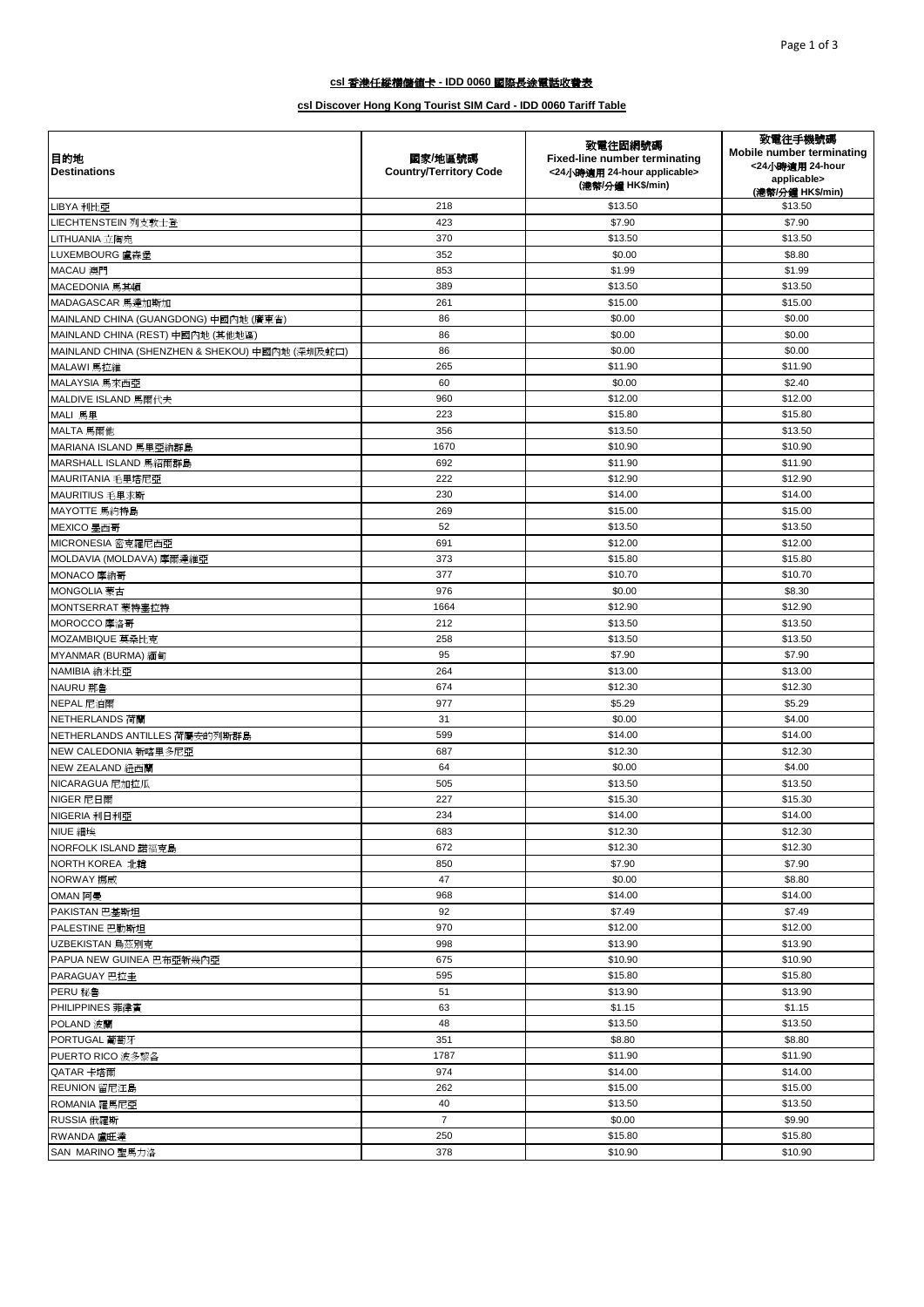| 目的地<br><b>Destinations</b>               | 國家/地區號碼<br><b>Country/Territory Code</b> | 致電往固網號碼<br>Fixed-line number terminating<br><24小時適用 24-hour applicable><br>(港幣/分鐘 HK\$/min) | 致電往手機號碼<br>Mobile number terminating<br><24小時適用 24-hour<br>applicable><br>(港幣/分鐘 HK\$/min) |
|------------------------------------------|------------------------------------------|---------------------------------------------------------------------------------------------|--------------------------------------------------------------------------------------------|
| SAUDI ARABIA 沙地阿拉伯                       | 966                                      | \$0.00                                                                                      | \$8.80                                                                                     |
| SENEGAL 塞內加爾                             | 221                                      | \$15.80                                                                                     | \$15.80                                                                                    |
| SEYCHELLES 塞舌耳                           | 248                                      | \$14.00                                                                                     | \$14.00                                                                                    |
| SIERRA LEONE 塞拉利昂                        | 232                                      | \$14.00                                                                                     | \$14.00                                                                                    |
| SINGAPORE 新加坡                            | 65                                       | \$0.00                                                                                      | \$0.00                                                                                     |
| SLOVAK REPUBLIC 斯洛代克共和國                  | 421                                      | \$15.80                                                                                     | \$15.80                                                                                    |
| SLOVENIJA 斯洛文尼亞                          | 386                                      | \$13.50                                                                                     | \$13.50                                                                                    |
| SOLOMON ISLAND 所羅門群島                     | 677                                      | \$12.30                                                                                     | \$12.30                                                                                    |
| SOMALIA 索馬里                              | 252                                      | \$15.80                                                                                     | \$15.80                                                                                    |
| <b>SOUTH AFRICA 南非</b>                   | 27                                       | \$10.50                                                                                     | \$10.50                                                                                    |
| <b>SOUTH KOREA</b> 南韓                    | 82                                       | \$0.00                                                                                      | \$3.70                                                                                     |
| SPAIN 西班牙                                | 34                                       | \$0.00                                                                                      | \$4.70                                                                                     |
| SRI LANKA 斯里蘭卡                           | 94                                       | \$5.50                                                                                      | \$5.50                                                                                     |
| ST HELENA 聖赫勒拿島                          | 290                                      | \$14.00                                                                                     | \$14.00                                                                                    |
| ST KITTS & NEVIS 聖吉提斯與尼夫斯                | 1869                                     | \$14.00                                                                                     | \$14.00                                                                                    |
| ST LUCIA 聖盧西亞                            | 1758                                     | \$13.90                                                                                     | \$13.90                                                                                    |
| ST PIERRE MIQUELON 聖皮埃爾島和密克隆島            | 508                                      | \$10.90                                                                                     | \$10.90                                                                                    |
| ST THOME & PRINCIPE                      | 239                                      | \$15.80                                                                                     | \$15.80                                                                                    |
| ST VINCENT & GRENADINES 聖芬生與格林納達群島       | 1784                                     | \$12.90                                                                                     | \$12.90                                                                                    |
| SUDAN 蘇丹                                 | 249                                      | \$14.40                                                                                     | \$14.40                                                                                    |
| SURINAME 蘇利南                             | 597                                      | \$15.80                                                                                     | \$15.80                                                                                    |
| SWAZILAND 斯威士蘭                           | 268                                      | \$12.90                                                                                     | \$12.90                                                                                    |
| SWEDEN 瑞典                                | 46                                       | \$0.00                                                                                      | \$4.00                                                                                     |
| SWITZERLAND 瑞士                           | 41                                       | \$0.00                                                                                      | \$4.00                                                                                     |
| SYRIA 叙利亞                                | 963                                      | \$14.00                                                                                     | \$14.00                                                                                    |
| TAIWAN 台灣                                | 886                                      | \$0.00                                                                                      | \$1.99                                                                                     |
| TAJIKISTAN 塔吉克共和國                        | 992                                      | \$14.90                                                                                     | \$14.90                                                                                    |
| TANZANIA 坦桑尼亞                            | 255                                      | \$14.00                                                                                     | \$14.00                                                                                    |
| THAILAND 泰國                              | 66                                       | \$0.00                                                                                      | \$4.99                                                                                     |
| THURAYA                                  | 239                                      | \$14.70                                                                                     | \$14.70                                                                                    |
| TOGO 多哥                                  | 228                                      | \$15.80                                                                                     | \$15.80                                                                                    |
| TOKELAU                                  | 690                                      | \$12.00                                                                                     | \$12.00                                                                                    |
| TONGA 東加                                 | 676                                      | \$10.00                                                                                     | \$10.00                                                                                    |
| TRINIDAD & TOBAGO 特立尼達和多巴哥               | 1868                                     | \$13.40                                                                                     | \$13.40                                                                                    |
| TUNISIA 突尼西亞                             | 216                                      | \$13.50                                                                                     | \$13.50                                                                                    |
| TURKEY 土耳其                               | 90                                       | \$10.90                                                                                     | \$10.90                                                                                    |
| TURKMENISTAN 土庫曼斯坦                       | 993                                      | \$15.80                                                                                     | \$15.80                                                                                    |
| TURKS & CAICOS ISLAND 特克斯和凱科斯群島          | 1649                                     | \$12.90                                                                                     | \$12.90                                                                                    |
| TUVALU 圖瓦盧                               | 688                                      | \$12.30                                                                                     | \$12.30                                                                                    |
| UGANDA 烏干達                               | 256                                      | \$11.90                                                                                     | \$11.90                                                                                    |
| UNITED KINGDOM 英國 <sup>3</sup>           | 44                                       | \$0.00                                                                                      | \$4.00                                                                                     |
| UKRAINE 烏克蘭                              | 380                                      | \$10.90                                                                                     | \$10.90                                                                                    |
| UNITED ARAB EMIRATES 阿拉伯聯合酋長國            | 971                                      | \$0.00                                                                                      | \$10.90                                                                                    |
| URUGUAY 鳥拉圭                              | 598                                      | \$15.80                                                                                     | \$15.80                                                                                    |
| VIRGIN ISLAND (U.S.) 美屬處女群島              | 1340                                     | \$8.90                                                                                      | \$8.90                                                                                     |
| UNITED STATES OF AMERICA 美國              | $\mathbf{1}$                             | \$0.00                                                                                      | \$0.00                                                                                     |
| UZBEKISTAN 烏茲別克                          | 998                                      | \$14.40                                                                                     | \$14.40                                                                                    |
| VANUATU 温納圖                              | 678                                      | \$12.00                                                                                     | \$12.00                                                                                    |
| VATICAN CITY 梵蒂剛                         | 396                                      | \$0.00                                                                                      | \$4.70                                                                                     |
| VENEZUELA 委內瑞拉                           | 58                                       | \$0.00                                                                                      | \$14.20                                                                                    |
| VIETNAM 越南                               | 84                                       | \$0.00                                                                                      | \$6.80                                                                                     |
| WALLIS AND FUTUNA 瓦利斯群島 & 富圖納群先          | 681                                      | \$11.70                                                                                     | \$11.70                                                                                    |
| WESTERN SAMOA 西薩摩亞                       | 685                                      | \$12.30                                                                                     | \$12.30                                                                                    |
| YEMEN REPUBLIC 也門共和國                     | 967                                      | \$14.00                                                                                     | \$14.00                                                                                    |
| YUGOSLAVIA incl SERBIA 南斯拉夫              | 381                                      | \$13.50                                                                                     | \$13.50                                                                                    |
| DEMOCRATIC REPUBLIC OF THE CONGO 剛果民主共和國 | 243                                      | \$14.60                                                                                     | \$13.90                                                                                    |
| ZAMBIA 贊比亞                               | 260                                      | \$13.90                                                                                     | \$13.90                                                                                    |
| ZIMBABWE 津巴布韋                            | 263                                      | \$13.50                                                                                     | \$13.50                                                                                    |
|                                          |                                          |                                                                                             |                                                                                            |